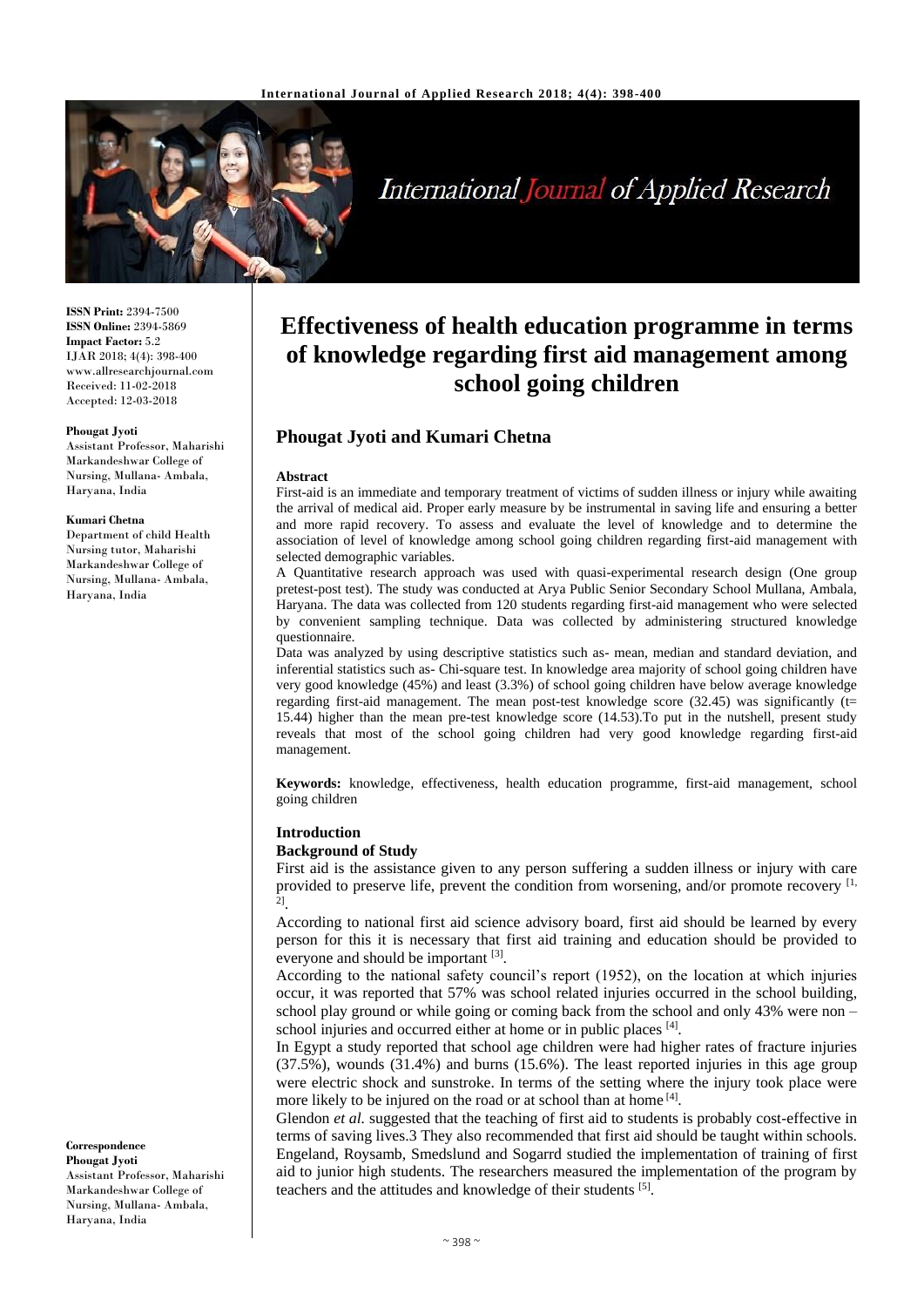#### **Material and Method**

A Quantitative research approach with quasi-experimental research design (one group pretest-post test) was used. The study was conducted at Arya Public Senior Secondary School Mullana, Ambala, Haryana. Total 120 students with convenient sampling technique were selected in the study. School going children those were present, studying in 7th, 8th, 9th standard, can read and write Hindi were included in the study. Data was collected by administering structured knowledge questionnaire regarding first aid management. The tool was validated by seven nursing experts and reliability of tool was calculated by using KR20 (Kuder Richardson formula 20) and it was found reliable (0.65).

Formal administrative approval was obtained from Principal of Maharishi Markandeshwar college of Nursing and Arya Senior Secondary School Mullana, Ambala to conduct the final study.

Data was collected on 28 February, 2017. In order to develop rapport, self introduction and introduction of the study was given to the school going children of arya public senior secondary school. Inform consent was obtained from the sample and was assured about the confidentiality of their response. Before giving health education pretest of knowledge was taken. A health education programme was given on first aid management for 40 minutes duration on the same day. On day  $7<sup>th</sup>$  post test of knowledge were taken.

#### **Result**

Raw data was collected from 120 school going children through structured knowledge questionnaire and then the data was entered in Microsoft excel sheet. Data was analyzed and interpreted by employing descriptive and inferential statistics. SPSS version 20.0 was used to analyze the data. Level of significance for the present study was taken as p value  $\leq 0.05$ .

The data presented shows that majority of the subjects (66.6%) belong to the age group 13-15 years. Most of them (62.5%) were males. Majority of them were Hindu (90.8%) by religion. Less than half families (48.3%) had an income below 5000/month. 55.8% of the mothers had educational status up to secondary. 56.6% of the fathers had educational status up to secondary. 92.5% of the mothers were housewives or not working. 55.8% of the fathers were selfemployee. Majority of type of family were nuclear (44.8%). Maximum of them (74.2%) had previous knowledge regarding first-aid management. Most of them (75%) never provided first-aid to a person.





The data presented in figure 1. shows that in the pre-test none had good and very good knowledge towards first-aid management where as in the post-test 44.1% children had good knowledge and 45% children had very good knowledge towards first-aid management.

**Table 1:** Mean, mean difference, standard deviation difference, standard error of mean difference and T Value of pre-test and post-test knowledge scores of secondary school going children regarding first-aid management  $N = 120$ 

| Levels of knowledge                                                                                                                                              | Mean  | $M_{D}$ | SD <sub>D</sub> | SD <sub>M</sub> | t value |
|------------------------------------------------------------------------------------------------------------------------------------------------------------------|-------|---------|-----------------|-----------------|---------|
| Pre-test                                                                                                                                                         | 4.53  |         |                 |                 |         |
|                                                                                                                                                                  |       | 17.92   | 0.872           | 0.079           | 15.44*  |
| Post-test                                                                                                                                                        | 32.45 |         |                 |                 |         |
| $M_{\text{eff}}$ $\sim$ $\sim$ $\sim$ $\sim$ $M_{\text{eff}}$ $\sim$ $M_{\text{eff}}$ $\sim$ $(110) - 1.06 \times 0.05$ layed $\sim$ $\sim$ $\sim$ $\sim$ $\sim$ |       |         |                 |                 |         |

Maximum score=44 "t value(119)= 1.96 at 0.05 level of significance Minimum score=0

The data presented in table 1 shows that computed t value, 't' value  $(119) = 15.44$ ,  $(0.05)$  indicated a significant difference between the pre test knowledge scores and post test knowledge scores was said to be true difference and not by chance.

In pre test, the higher mean percentage was found in the area of first aid for bite (41.6%), and the lowest mean percentage

was found in the area of first aid for fracture. whereas in post test, the highest mean percentage was found in the area of first aid for airway (84.3%) and the lowest mean percentage was found in the area of first aid for bite. The data also indicated that the post test mean percentage knowledge score in all areas was higher than the pre test mean percentage knowledge score. (Table-2)

**Table 2:** Area wise range, mean, mean percentage, actual gain, possible gain and modified gain among secondary school going children regarding first-aid management  $N = 120$ 

| <b>Areas</b>           |                   | Range   Pre-test Mean $(\% )$ | Post – test mean $(\% )$ | Actual gain $(\% )$ |            | Possible gain $(\% )$   Modified gain $(\% )$ |  |  |
|------------------------|-------------------|-------------------------------|--------------------------|---------------------|------------|-----------------------------------------------|--|--|
| Concept of first-aid   | $8-1$             | $4.8(28.2\%)$                 | $12.6(74.1\%)$           | 7.8(45.8)           | 12.2(71.7) | 156.4%                                        |  |  |
| First-aid for airway   | $6-0$             | $2.3(32.8\%)$                 | $5.9(84.3\%)$            | 3.6(51.4)           | 4.7(67.1)  | 130.5%                                        |  |  |
| First-aid for burn     | $8-1$             | 4.5(37.5%)                    | 86(66.6%)                | 81.5(679.1)         | 7.5(62.5)  | 9.20%                                         |  |  |
| First-aid for bite     | $6-0$             | 2.5(41.6%)                    | 4.3(71.6%)               | 1.8(30)             | 3.5(58.3)  | 194.4%                                        |  |  |
| First-aid for fracture | $2 - 0$           | 0.43(21.5%)                   | 1.5(75%)                 | 1.07(53.5)          | 1.57(78.5) | 146.7%                                        |  |  |
| Maximum score=44       | Minimum $score=0$ |                               |                          |                     |            |                                               |  |  |

#### **Discussion**

The study shows that in the pre-test none had good and very good knowledge towards first-aid management where as in

the post-test 44.1% children had good knowledge and 45% children had very good knowledge towards first-aid management. The result was in consistent with the studies